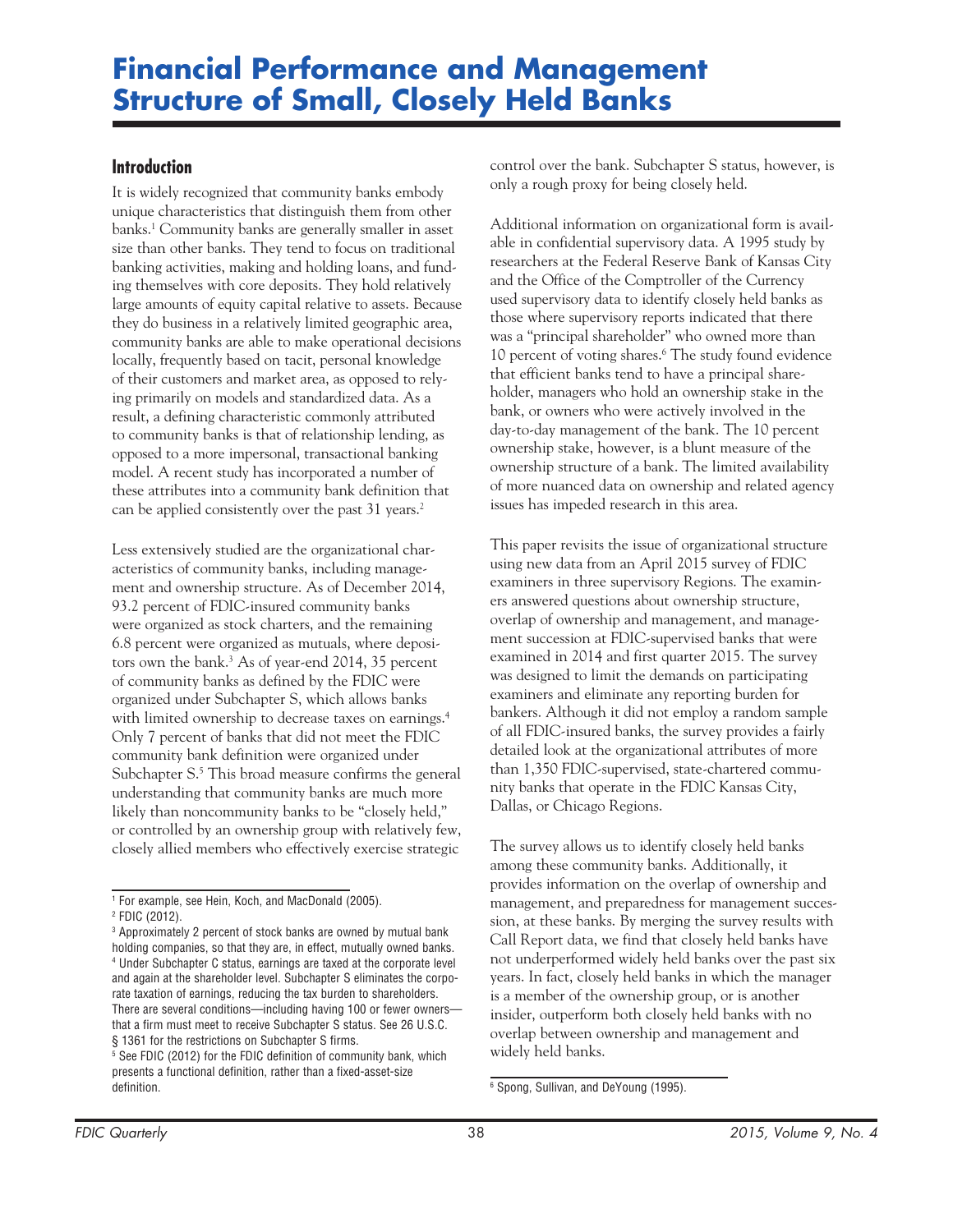In the next section, we briefly discuss what economic theory has to say about how ownership structure and the overlap between ownership and management might affect financial performance. Then we describe the survey of FDIC examiners, and compare closely and widely held banks as identified in the survey. The final section summarizes our findings and suggests areas for future research.

## **Economic Theory: Ownership, Management, and Bank Efficiency**

Closely held banks frequently differ from widely held banks in two important dimensions. The first is the degree of concentration of ownership. By definition, ownership is more concentrated in a closely held bank than in a widely held bank. One individual may own the majority of the closely held bank, or ownership may be shared among a group affiliated by family or community ties.

Second, concentrated ownership may have implications for the management structure of the bank. In a closely held bank, day-to-day operational control of the bank may reside with a manager who is either a member of the ownership group or can otherwise be considered an ownership insider.7 In other cases, the bank may be run by a hired manager who otherwise has no affiliation with the ownership group. Both the concentration of ownership and the degree of overlap between ownership and control present potential advantages and disadvantages in terms of efficiency (Table 1).

### Table 1

| <b>How Might Closely Held Ownership</b><br><b>Influence Operational Efficiency?</b>                                                                                                                            |                                                                                                                                                                              |  |  |
|----------------------------------------------------------------------------------------------------------------------------------------------------------------------------------------------------------------|------------------------------------------------------------------------------------------------------------------------------------------------------------------------------|--|--|
| Cons<br><b>Pros</b>                                                                                                                                                                                            |                                                                                                                                                                              |  |  |
| Closely held banks may be<br>less beholden to short-term<br>earnings pressures.<br>Closely held banks invest<br>more in monitoring manag-<br>ers because they capture<br>most of the returns to<br>monitoring. | Closely held banks may<br>have more trouble raising<br>external capital to make<br>investments.<br>Closely held banks may<br>pursue goals other than<br>profit maximization. |  |  |
| Source: Review of literature on pages 39 and 40.                                                                                                                                                               |                                                                                                                                                                              |  |  |

 $^7$  Although it is possible that the manager of a widely held bank can also hold an ownership stake or be considered an ownership insider, the fact that ownership is not concentrated in a single group limits the degree to which ownership and control can overlap at widely held banks.

*Concentrated Ownership.* One reason a closely held ownership structure may be an operational advantage is that insider shareholders are likely to view their stake as a major, long-term investment rather than as one stock in a portfolio. As a result, the owners of a closely held bank can be expected to take a longer, more strategic perspective than the owners of a bank that must meet an earnings target every quarter. To the extent that this strategic focus translates into more profitable operational decisions, it could enhance the financial performance of the institution over time. This effect might be especially pronounced in the case of family-owned banks, for which the planning horizon could span more than one generation.<sup>8</sup>

A second potential advantage of closely held ownership is the ability of the bank to address the *principal-agent problem* that can arise between owners and managers. A principal-agent problem occurs when the owner (principal) of a firm delegates responsibility to the manager (agent), but the two do not share the same goals.9 Divergence between the goals of owners and managers may cause firms to underperform if the manager's choices do not maximize the value of the firm.

Bank owners can solve this problem by monitoring and supervising the manager, but these actions are costly in both time and money. In the case of a closely held bank, however, owners may have a greater incentive to invest in monitoring managers because more of the benefits of monitoring accrue to insider owners, rather than to external shareholders. Owners of the closely held bank are then better equipped to address principalagent problems that may arise from the separation of ownership and control.

On the other hand, a bank with a closely held ownership structure may pursue goals other than strict profit maximization, so it may be less efficient than a widely held bank. In some cases, these goals may reflect a decision to incur noninterest expenses for the benefit of the owners, managers, or other affiliated stakeholders to the detriment of current earnings (generally referred to as *expense preference behavior*).10 This is not to say that the owners' goals are inconsistent with the long-term interests of the bank, or the mission of a community bank.

<sup>&</sup>lt;sup>8</sup> Anderson and Reeb (2003) show that family-owned nonfinancial businesses outperform non-family-owned businesses among a sample of S&P 500 companies.

<sup>9</sup> For a theoretical discussion of agency problems, see Jensen and Meckling (1976).

<sup>10</sup> See Edwards (1977).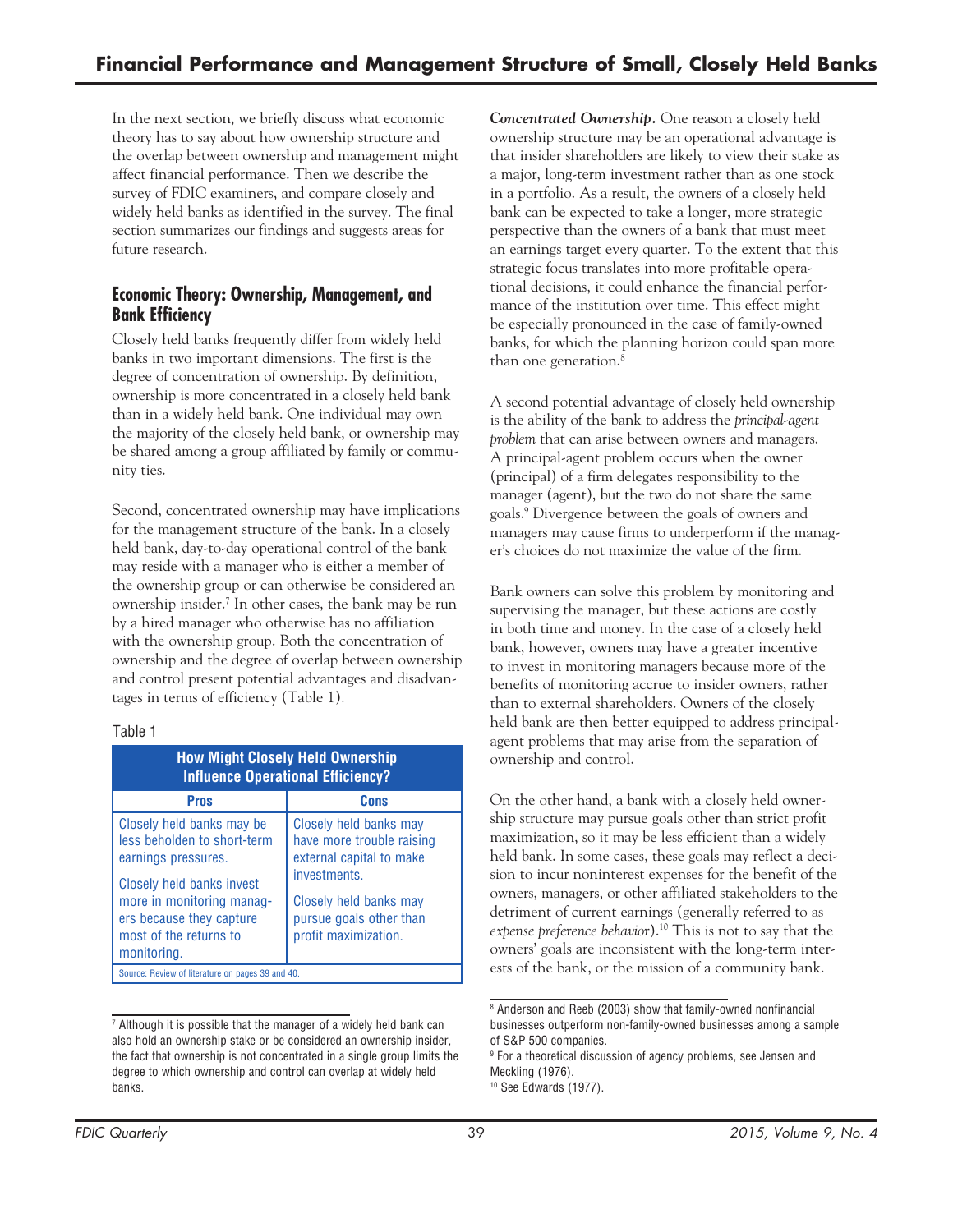For example, bank owners may choose to support the credit needs of local businesses during difficult times, or to invest in the local community through sponsorships or community events. In either case, closely held ownership may allow owners to achieve some of their financial and strategic goals through means other than maximizing profits in the short run.

A second potential disadvantage to closely held ownership is that it may be more difficult for the bank to raise capital to make investments that improve the profitability of the bank. Banks raise capital using retained earnings or by issuing new ownership shares. Issuing shares to new shareholders will dilute the stake of the current owners in the bank, so closely held banks may be less willing to do this. Closely held banks may instead raise new capital from existing owners as "external capital," and so the amount of capital they can raise may be limited. This could prevent the bank from making a profitable investment, such as expanding or making an acquisition.

*Overlap of Ownership and Control.* The degree of overlap between ownership and managerial control can also be an operational advantage or disadvantage for a bank (Table 2). Widely held banks, by definition, have a substantial separation between ownership and control, so they are inherently subject to inefficiencies arising from principal-agent problems and must implement potentially costly measures to overcome them. In contrast, when the principal owner or an ownership group insider exerts day-to-day managerial control over a bank, the agency problem is minimized. The manager can be expected to act in the interests of the owners because the manager *is* an owner.

The potential downside of significant overlap between ownership and control is the limited size of the talent

| <b>How Might Overlap of Ownership and Control</b><br><b>Influence Efficiency?</b>                                                 |                                                                                                                                                                                                      |  |  |
|-----------------------------------------------------------------------------------------------------------------------------------|------------------------------------------------------------------------------------------------------------------------------------------------------------------------------------------------------|--|--|
| Cons<br><b>Pros</b>                                                                                                               |                                                                                                                                                                                                      |  |  |
| The incentives of owners<br>and managers are well-<br>aligned and geared toward<br>maximizing the long-term<br>value of the bank. | Succession planning may<br>be more difficult because<br>the bank faces a limited<br>talent pool.<br>Succession can involve<br>transferring both ownership<br>and control, often at the<br>same time. |  |  |
| Source: Review of literature on pages 39 and 40.                                                                                  |                                                                                                                                                                                                      |  |  |

### Table 2

pool from which to recruit qualified managers. When the ownership group comprises individuals with close family or community ties, those ties may also limit the pool of managerial candidates. Even if the owners of the closely held bank solve the principal-agent problem by finding a qualified manager in the ownership group, the bank may face the problem once again when that manager retires and the owners must find a qualified successor. Additionally, if the retiring manager wants to sell a substantial stake in the bank, the bank must also find a new owner as well as a new manager.

# **Results of the FDIC Examiner Survey**

A lack of publicly available data has limited the ability to study how ownership structure and managerial control affect efficiency and profitability at community banks. Most research on bank ownership focuses on large banks that are required to file public disclosures. For smaller banks without these disclosure requirements, researchers have used confidential supervisory data. These supervisory data provide some information on the ownership structure of community banks, but only about the existence of a "principal shareholder." These data do not address the overlap of ownership and management.

This study avoids some of these limitations by using the results of a survey of FDIC bank examiners in the Chicago, Dallas, and Kansas City supervisory Regions, which encompass 21 states (Figure 1). Responses were obtained for every bank that had been examined in 2014 and first quarter 2015. For each bank, the examiners answered a series of simple questions about the structure of bank ownership, the overlap between ownership and management, and how the bank was positioned for management succession. The survey responses include more than 1,400 FDIC-supervised banks, which represent about 50 percent of all FDICsupervised banks in these Regions. We limit our analysis to the 97 percent of banks covered by the survey that meet the FDIC definition of a community bank, which leaves us with 1,357 community banks.

The survey is a snapshot of bank ownership of a subset of community banks at the end of 2014. The responses are not a random sample of community banks nationwide, nor in these three Regions. The survey responses cover half of the FDIC-supervised community banks in the three Regions, and 33 percent of all FDIC-insured community banks. However, the strengths of the survey approach include the large number of community banks within these Regions, the ability to directly access the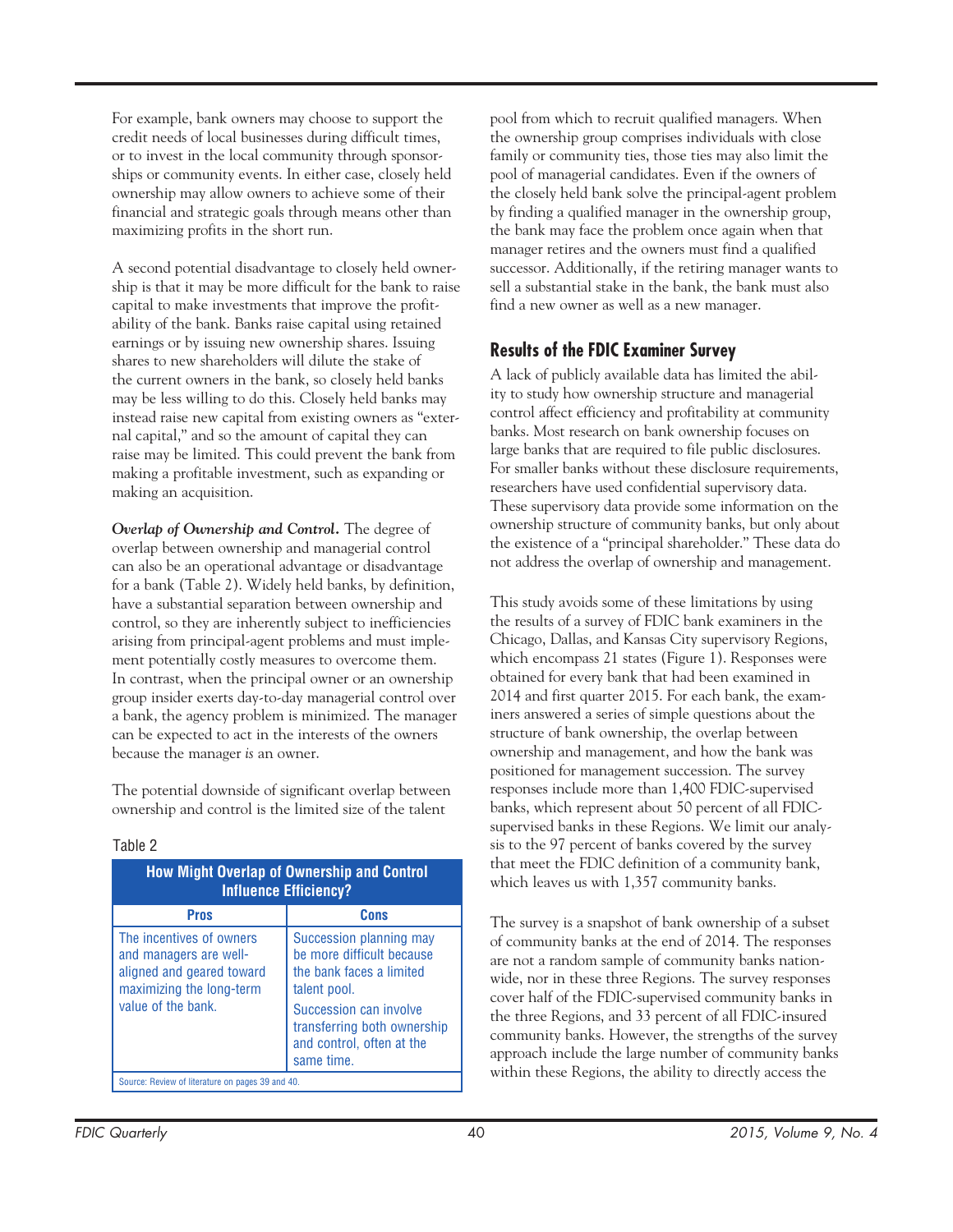

Figure 1

#### Table 3

| <b>Closely Held Banks Make Up Three-Quarters</b><br>of FDIC-Supervised Community Banks<br>in Three Regions                                                  |                                                                                                                   |       |     |  |
|-------------------------------------------------------------------------------------------------------------------------------------------------------------|-------------------------------------------------------------------------------------------------------------------|-------|-----|--|
| <b>Region</b>                                                                                                                                               | <b>Identifiable</b><br><b>Survey</b><br><b>Primary</b><br><b>Closely Held</b><br><b>Responses</b><br><b>Owner</b> |       |     |  |
| Chicago                                                                                                                                                     | 459                                                                                                               | 288   | 63% |  |
| <b>Kansas City</b>                                                                                                                                          | 505                                                                                                               | 424   | 84% |  |
| <b>Dallas</b>                                                                                                                                               | 393                                                                                                               | 301   | 77% |  |
| <b>Total</b>                                                                                                                                                | 1,357                                                                                                             | 1,013 | 75% |  |
| Source: April 2015 FDIC Examiner Survey.<br>the contract of the contract of the contract of the contract of the contract of the contract of the contract of |                                                                                                                   |       |     |  |

Survey Question 1: In your judgment, is there an identifiable primary owner or ownership group for this bank? The primary owner or ownership group of the bank is a person or group with a substantial ownership stake that individually or collectively exerts a deciding influence over the governance of the institution.

recent experience of FDIC examiners, and the fact that bank owners or managers are not required to respond to survey questions.

The survey results show that among FDIC-supervised community banks in the three Regions, closely held banks are the norm rather than the exception. Examiners characterized 75 percent of community banks in the survey as having an identifiable primary owner, defined as "a person or group with a substantial ownership

stake that individually or collectively exerts a deciding influence over the governance of the institution" (Table 3). The vast majority of these closely held banks are controlled by groups with family or community ties (Table 4). In almost all of the closely held community banks, members of the primary ownership group are directors of the banks.

In a majority of closely held community banks, there is also significant overlap between the primary ownership group and the *key officer*, defined by the survey as the person "who effectively runs the bank on a day-today basis, regardless of his/her title." In 48 percent of closely held community banks, the key officer can be considered a member of the primary ownership group (Table 5). In an additional 10 percent of closely held banks, the key officer can be considered an ownership group insider, even though he or she is not a primary owner. Taken together, these results imply that in just under 60 percent of closely held, FDIC-supervised community banks covered by the survey, overlap between ownership and management helped to limit the potential for principal-agent problems that could impair operational efficiency.

The survey also included questions on succession planning, as this is widely regarded as an important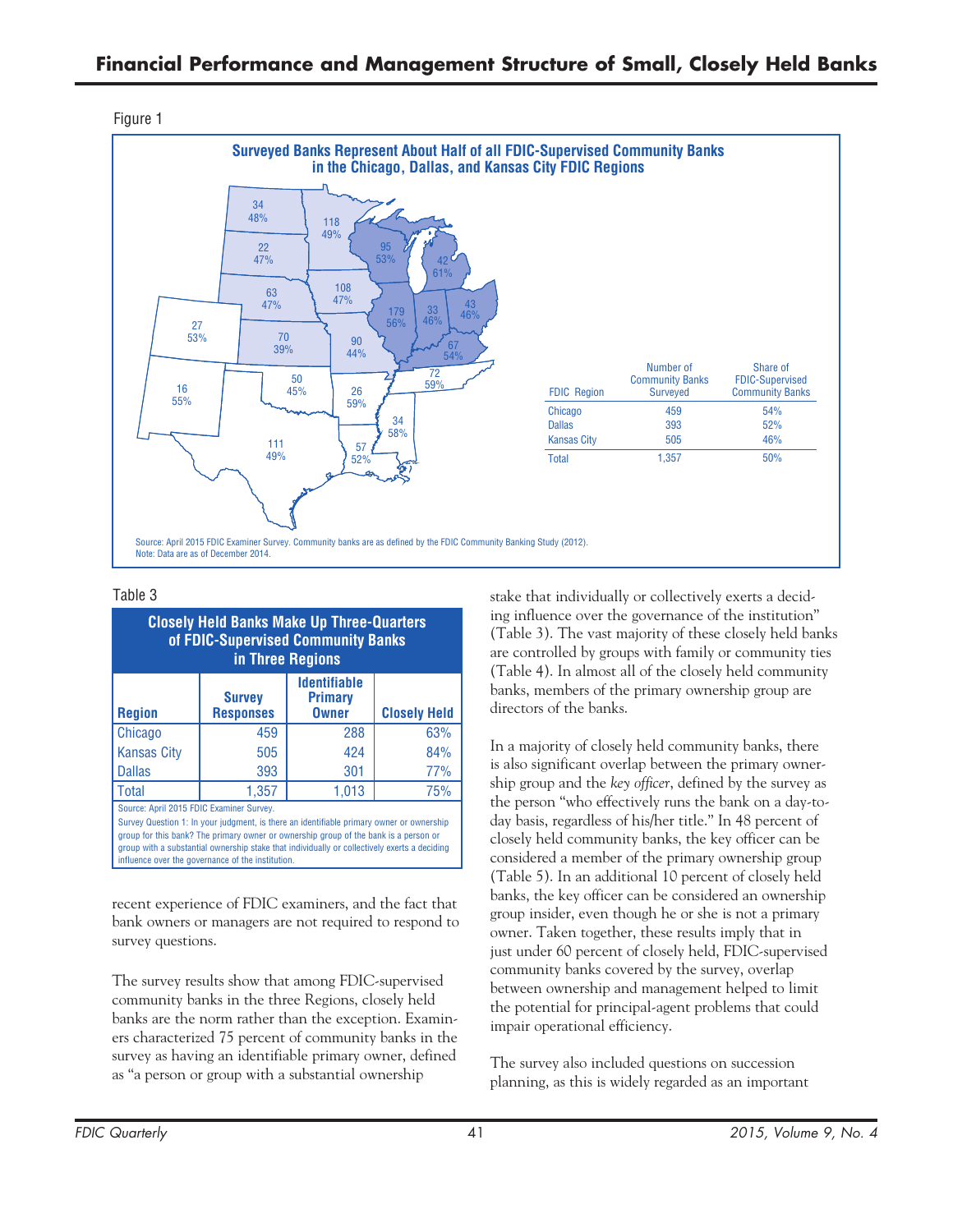#### Table 4

| Most Closely Held Community Banks Are Built Around Family or Community Ties |                                                                          |                                                  |                                                        |                                                                    |
|-----------------------------------------------------------------------------|--------------------------------------------------------------------------|--------------------------------------------------|--------------------------------------------------------|--------------------------------------------------------------------|
| <b>Region</b>                                                               | <b>Survey Responses</b><br><b>Indicating Closely Held</b><br><b>Bank</b> | <b>Ownership Group</b><br><b>Has Family Ties</b> | <b>Ownership Group</b><br><b>Has Ties to Community</b> | <b>Members of</b><br><b>Ownership Group</b><br><b>Sit on Board</b> |
| <b>Chicago</b>                                                              | 288                                                                      | 84%                                              | 84%                                                    | 94%                                                                |
| <b>Kansas City</b>                                                          | 424                                                                      | 90%                                              | 83%                                                    | 96%                                                                |
| <b>Dallas</b>                                                               | 301                                                                      | 77%                                              | 89%                                                    | 94%                                                                |
| Total                                                                       | 1.013                                                                    | 85%                                              | 85%                                                    | 95%                                                                |
| Source: April 2015 FDIC Examiner Survey.                                    |                                                                          |                                                  |                                                        |                                                                    |

#### Table 5

| <b>Ownership and Control Overlap at Most Closely Held Community Banks</b> |                                                                          |                                                                                                                                                                                                                                                                                                                 |     |     |
|---------------------------------------------------------------------------|--------------------------------------------------------------------------|-----------------------------------------------------------------------------------------------------------------------------------------------------------------------------------------------------------------------------------------------------------------------------------------------------------------|-----|-----|
| <b>Region</b>                                                             | <b>Survey Responses</b><br><b>Indicating Closely Held</b><br><b>Bank</b> | <b>Key Officer Is Not a</b><br><b>Member of Primary</b><br>Total:<br><b>Key Officer Closely</b><br><b>Key Officer Is Also</b><br><b>Ownership Group, but</b><br>a Member of the Primary<br><b>Can Be Considered</b><br><b>Affiliated With</b><br><b>Ownership Group</b><br>an Insider<br><b>Ownership Group</b> |     |     |
| Chicago                                                                   | 288                                                                      | 44%                                                                                                                                                                                                                                                                                                             | 7%  | 51% |
| <b>Kansas City</b>                                                        | 424                                                                      | 51%                                                                                                                                                                                                                                                                                                             | 6%  | 58% |
| <b>Dallas</b>                                                             | 301                                                                      | 45%                                                                                                                                                                                                                                                                                                             | 17% | 62% |
| <b>Total</b>                                                              | 1.013                                                                    | 48%                                                                                                                                                                                                                                                                                                             | 10% | 57% |
|                                                                           | Source: April 2015 FDIC Examiner Survey.                                 |                                                                                                                                                                                                                                                                                                                 |     |     |

### Table 6

| <b>Management Succession Is an Issue for Many</b><br><b>Closely Held and Widely Held Community Banks</b> |                                   |                                                                      |                                                                                                                                |
|----------------------------------------------------------------------------------------------------------|-----------------------------------|----------------------------------------------------------------------|--------------------------------------------------------------------------------------------------------------------------------|
| <b>Region</b>                                                                                            | <b>Survey</b><br><b>Responses</b> | <b>Bank Has</b><br><b>Identified</b><br>a Viable<br><b>Successor</b> | <b>Bank Is Well-</b><br><b>Positioned to</b><br><b>Recruit</b><br><b>Qualified</b><br><b>Management</b><br><b>From Outside</b> |
| Chicago                                                                                                  | 288                               | 41%                                                                  | 56%                                                                                                                            |
| <b>Kansas City</b>                                                                                       | 424                               | 57%                                                                  | 67%                                                                                                                            |
| <b>Dallas</b>                                                                                            | 301                               | 50%                                                                  | 62%                                                                                                                            |
| <b>Total Closely Held</b>                                                                                | 1.013                             | 50%                                                                  | 62%                                                                                                                            |
| <b>Total Widely Held</b>                                                                                 | 344                               | 46%                                                                  | 69%                                                                                                                            |
| Source: April 2015 FDIC Examiner Survey.                                                                 |                                   |                                                                      |                                                                                                                                |

operational concern for community banks.11 Among the closely held banks, 50 percent have not identified a potential successor for the key officer, compared with 54 percent of widely held banks (Table 6). In addition, 38 percent of the closely held banks were not deemed to be "well-positioned to recruit qualified management talent from outside the bank," compared with 31 percent of widely held banks. Overall, the survey results indicate that succession planning remains a

significant challenge for both closely and widely held community banks.

## **Characteristics, Financial Performance, and Capital Formation**

Merging the survey data with financial data from bank Call Reports permits further analysis of closely and widely held community banks. In this section we assess the effects of ownership structure and managerial control of surveyed banks on their size and geographic characteristics, financial performance, and ability to raise capital.

*Characteristics: Among community banks in our survey, closely held banks tend to be smaller and more rural and agricultural, and have older charters than widely held banks.* As discussed at the outset, we hold certain expectations on how closely held banks might compare to widely held banks in our survey, and these expectations are generally met (Table 7). For example, closely held banks are generally smaller than widely held banks; closely held banks had average total assets of \$264 million at year-end 2014, compared with \$334 million for widely held banks.

Closely held community banks are also more concentrated in rural areas than widely held banks and are more likely to be headquartered in depopulating

<sup>&</sup>lt;sup>11</sup> Stewart (2013) discusses the importance of succession planning, especially following the financial crisis.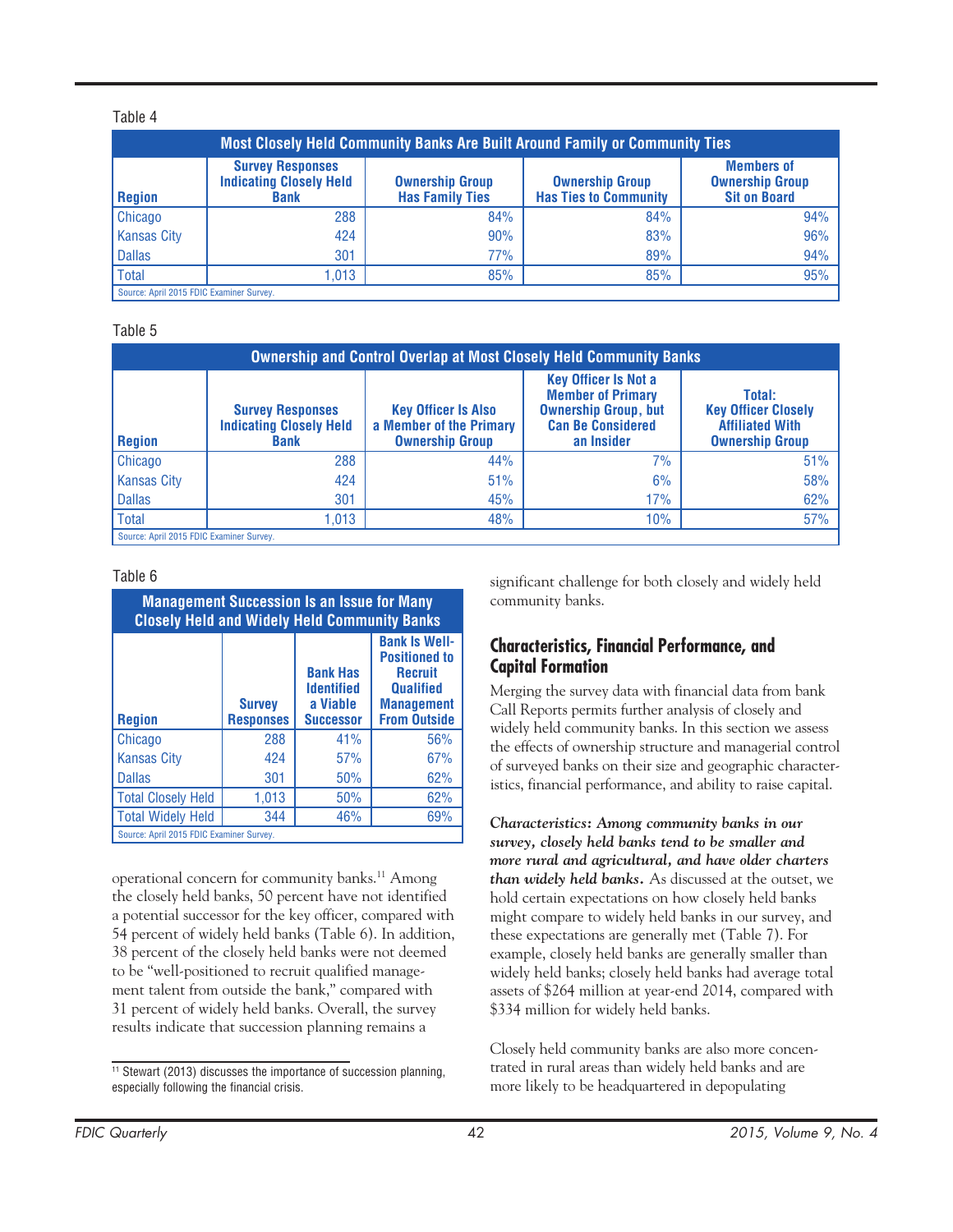| . .<br>۰ | ×<br>I |  |
|----------|--------|--|
|          |        |  |

| <b>Closely Held and Widely Held Community Banks Differ on Many Characteristics</b>                                                                                                                                                                                                                                                |                           |                          |
|-----------------------------------------------------------------------------------------------------------------------------------------------------------------------------------------------------------------------------------------------------------------------------------------------------------------------------------|---------------------------|--------------------------|
| <b>Characteristic</b>                                                                                                                                                                                                                                                                                                             | <b>Closely Held Banks</b> | <b>Widely Held Banks</b> |
| <b>Assets</b>                                                                                                                                                                                                                                                                                                                     |                           |                          |
| <b>Average Asset Size</b>                                                                                                                                                                                                                                                                                                         | \$264 million             | \$334 million            |
| Average Equity Capital as Percentage of Assets                                                                                                                                                                                                                                                                                    | 10.7%                     | 11.0%                    |
| <b>Geography</b>                                                                                                                                                                                                                                                                                                                  |                           |                          |
| Headquartered in Metropolitan County <sup>a</sup>                                                                                                                                                                                                                                                                                 | 46%                       | 57%                      |
| <b>Headquartered in Micropolitan County</b>                                                                                                                                                                                                                                                                                       | 18%                       | 22%                      |
| <b>Headquartered in Rural County</b>                                                                                                                                                                                                                                                                                              | 36%                       | 21%                      |
| Headquartered in Depopulating Rural County <sup>b</sup>                                                                                                                                                                                                                                                                           | 24%                       | 10%                      |
| <b>Lending Specialty</b>                                                                                                                                                                                                                                                                                                          |                           |                          |
| Agricultural Lending Specialty <sup>c</sup>                                                                                                                                                                                                                                                                                       | 25%                       | 13%                      |
| <b>Commercial and Industrial Lending Specialty</b>                                                                                                                                                                                                                                                                                | 2%                        | 1%                       |
| <b>Commercial Real Estate Lending Specialty</b>                                                                                                                                                                                                                                                                                   | 20%                       | 23%                      |
| <b>Mortgage Lending Specialty</b>                                                                                                                                                                                                                                                                                                 | 7%                        | 18%                      |
| <b>Multiple Lending Specialties</b>                                                                                                                                                                                                                                                                                               | 12%                       | 19%                      |
| No Lending Specialty (Diversified)                                                                                                                                                                                                                                                                                                | 32%                       | 24%                      |
| <b>Other Consumer Lending Specialty</b>                                                                                                                                                                                                                                                                                           | $1\%$                     | 1%                       |
| Age                                                                                                                                                                                                                                                                                                                               |                           |                          |
| Charter 15 Years Old or Younger                                                                                                                                                                                                                                                                                                   | 7%                        | 24%                      |
| <b>Charter Older Than 100 Years</b>                                                                                                                                                                                                                                                                                               | 43%                       | 38%                      |
| Source: FDIC Data and April 2015 Examiner Survey.<br>Notes: All figures are as of December 2014.<br>the company of the company of the company of the company of the company of the company of the company of the company of the company of the company of the company of the company of the company of the company of the company |                           |                          |

This study follows the designations established by the U.S. Office of Management and Budget for each of the 3.221 U.S. counties and county equivalents as either metropolitants as either metropolitants.

(1,236 counties that are economically linked to 1 of the 388 U.S. Metropolitan Statistical Areas), micropolitan (646 counties centered on an urban core with a population of between 10,000 and 50,000 people), or rural (counties not located in metropolitan or micropolitan areas).

b. "Depopulating Rural County" refers to a county that lost population between the 1980 census and 2010 census. See Anderlik and Cofer (2014).

c. Community bank lending specialty groups as defined by Chapter 5 of the FDIC Community Banking Study (2012).

counties. Thirty-six percent of closely held community banks were headquartered in rural counties, compared with 21 percent of widely held institutions. Twentyfour percent of the surveyed closely held community banks were headquartered in depopulating rural counties, compared with only 10 percent of widely held banks. Banks headquartered in depopulating areas face challenges of declining customer bases and, in some instances, difficulty in attracting qualified management.<sup>12</sup>

Closely held community banks in the survey were also nearly twice as likely as widely held banks to specialize in agricultural lending.13 These characteristics are consistent with the higher propensity of closely held banks to be headquartered in rural counties. By contrast, the widely held community banks in the survey, which were more heavily concentrated in metropolitan or micropolitan counties, were more likely to specialize in mortgage lending or multiple lending areas.

Finally, closely held community banks in the survey tended to have older charters than did widely held banks. Both types of institutions have a substantial proportion of charters that are more than 100 years old—43 percent for closely held community banks and 38 percent for widely held community banks. Widely held banks, however, are more than three times more likely (24 percent) than closely held banks (7 percent) to have a charter 15 years old or younger.

*Financial performance: Among community banks in our survey, closely held banks generally outperformed widely held banks in recent years when they had an overlap with management.* Based on our prior discussion of the economic theory on ownership, management, and bank efficiency, we wanted to understand how ownership structure and the overlap of ownership and control affect financial performance. To capture these differences, we segmented the banks into three groups: closely held banks where the key officer is also a member of the primary ownership group (denoted as "Overlap" in Charts 1 and 2, Tables 2 and 5, and in Table A1 in the Appendix); closely held banks where

<sup>&</sup>lt;sup>12</sup> Anderlik and Cofer (2014).

<sup>13</sup> Lending specialty definitions are from Chapter 5 of FDIC (2012).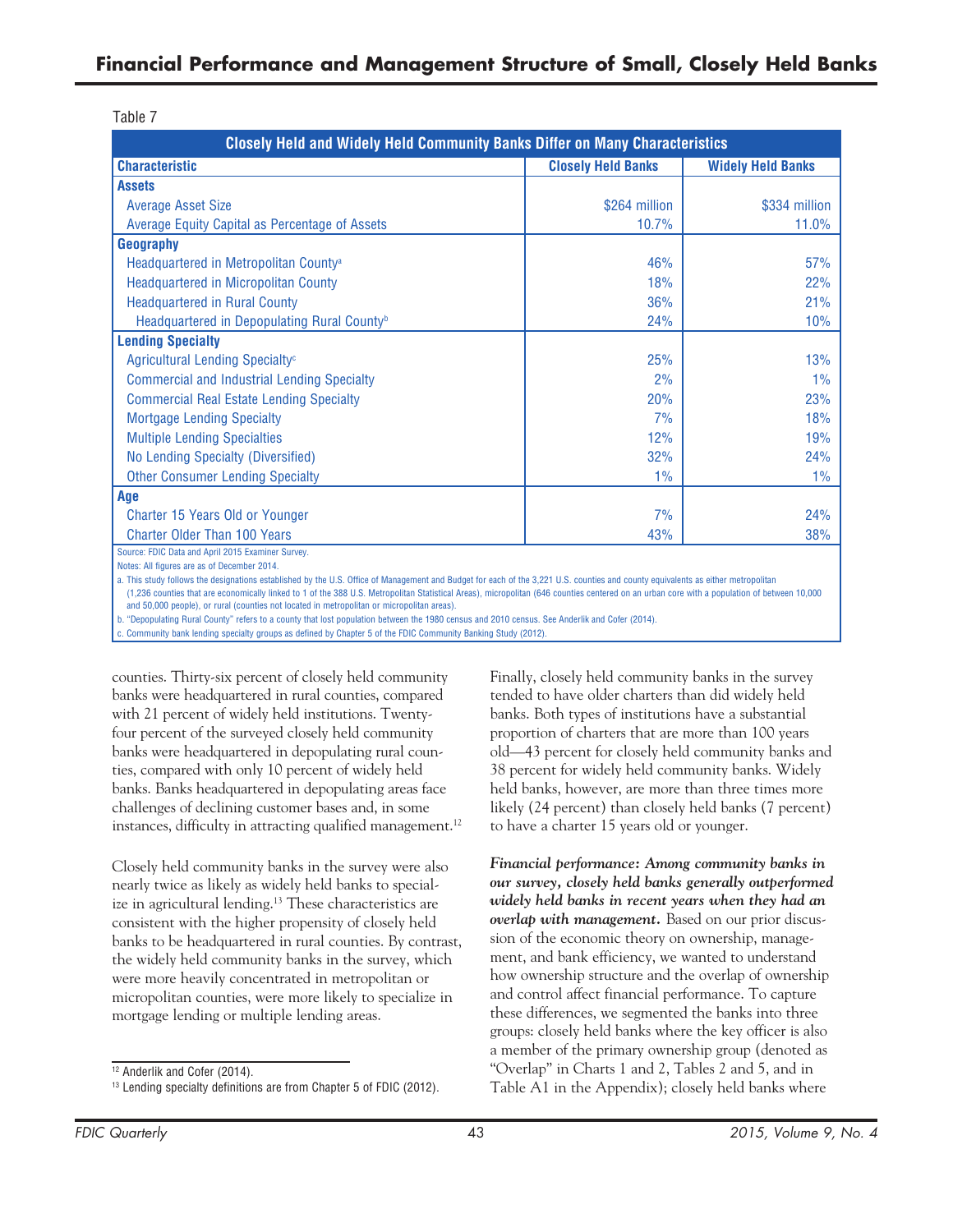



the manager is an outsider ("No Overlap"); and widely held banks, where by definition there is no primary ownership group.

The first comparison we made is of the pretax return on assets. The left side of Chart 1 compares pretax return on assets for closely held and widely held community banks in our survey from 2009 to 2014 and shows that the closely held banks consistently outperformed widely held banks over this period. When we split closely held banks into those that have ownership–management overlap and those that do not (right side of Chart 1), however, we found that the closely held banks where ownership and management overlap clearly outperformed both widely held banks and the closely held banks where ownership and management did not overlap. The average annual performance advantage for closely held community banks with management overlap was 21 basis points higher compared with closely held banks with no overlap, and 30 basis points higher compared with widely held community banks. Although these gaps appear to have narrowed over the past three years, they were still more than 20 basis points in 2014.

Another comparison that focuses more squarely on operational efficiency involves the *efficiency ratio*, or the ratio of noninterest expenses to net operating revenue. This measure represents the expense incurred by the bank to generate \$1 of revenue. Similar to the profitability comparisons, over the most recent six-year period, closely held community banks in our survey that have overlap between ownership and management consistently reported efficiency ratios better than those





of closely held banks that have no overlap, as well as those of widely held banks (Chart 2).

Looking at the components of the efficiency ratio, closely held banks with overlap of management and ownership reported higher salary expense as a percentage of average assets in each of the past six years. Higher levels of noninterest income and much higher loan yields, however, more than made up for the salary expense disadvantage.

Because closely held banks and widely held banks differ in many characteristics, it is important to attempt to hold these other characteristics constant when comparing performance across these groups. Accordingly, we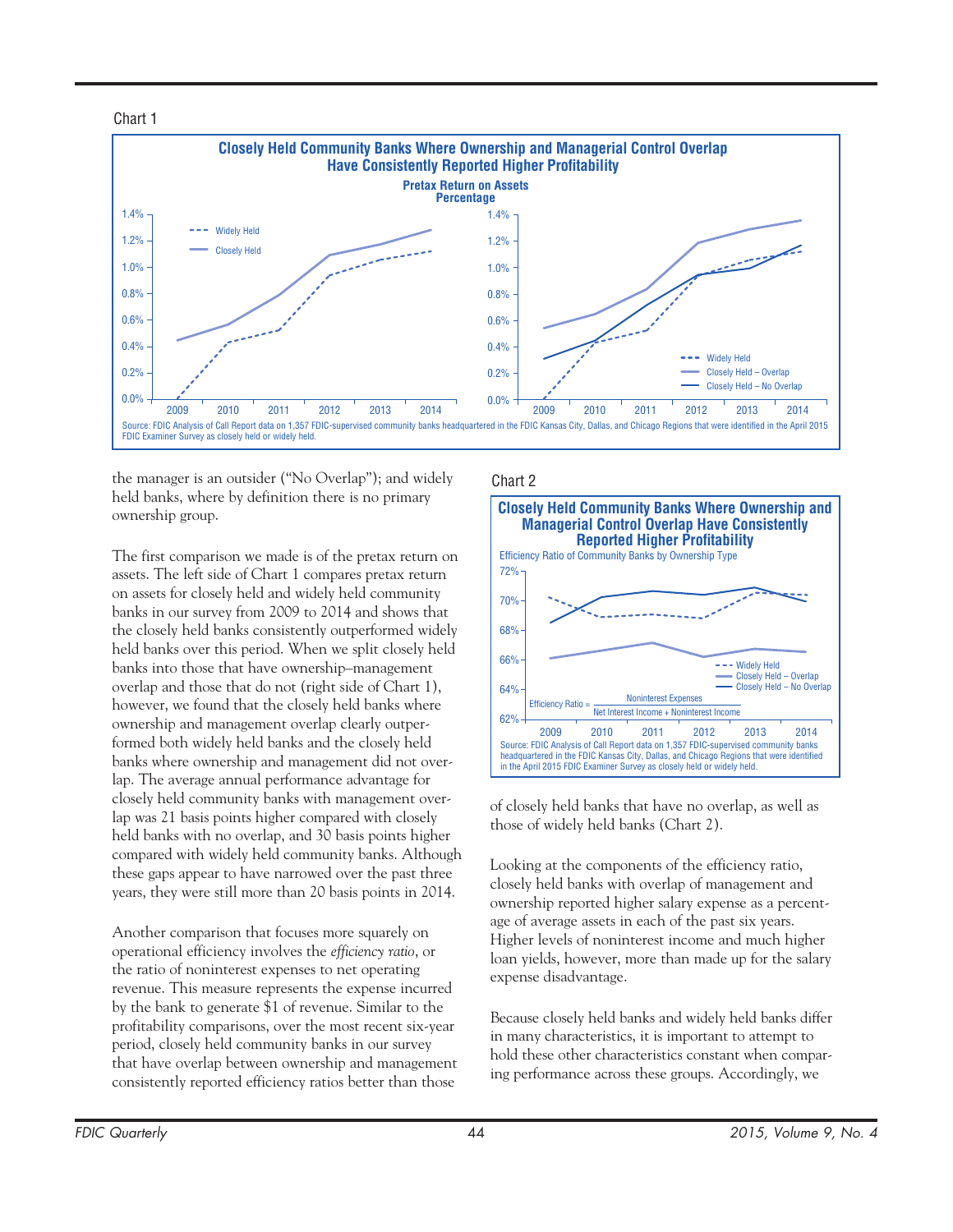

performed multiple regression analysis of the performance of the surveyed banks during the five years from 2010 to 2014 to determine the relative contribution of the different characteristics to financial performance. The appendix presents the results of the analysis. After controlling for the other differences between the banks, we find that being closely held has not had a statistically significant effect on financial performance. Having overlap between owner and management, however, has had a significant, positive effect on financial performance. This effect provides evidence that some of the benefit of a closely held organizational structure is the opportunity to resolve principal-agent problems by aligning the interests of managers with the interests of owners.

*Capital formation: Among community banks in our survey, closely held banks raise external capital less often than their widely held peers, but they do not appear to be disadvantaged in their access to capital sources.* One potential concern about the closely held organizational structure is whether it limits the bank's access to external sources of capital, thereby limiting the ability to respond to adverse shocks or to pursue strategic opportunities. As expected, the closely held banks surveyed have tended to rely more heavily on retained earnings to increase equity capital and to raise less capital from external sources than do widely held banks (Chart 3). Between 2009 and 2014, the closely held banks obtained 60 percent of gross additions to capital via retained earnings, compared with just 48 percent for the widely held community banks.

Moreover, we find that the widely held community banks surveyed raised capital from external sources somewhat more often than closely held banks over the Chart 4



study period.14 In all but one of the six years studied, widely held community banks raised external capital more frequently than closely held banks, and the gap was widest in 2014 (Chart 4). It is important to note here that external capital may also include capital from existing owners or insiders and, for community banks, is more likely to take place through a private placement than through a market offering. On balance, although the closely held banks in our sample relied more heavily on retained earnings to increase their capital, and also raised external capital less frequently than widely held banks, there is little evidence that closely held community banks were at a decided disadvantage in terms of access to external capital.

# **Summary and Conclusions**

Community banks have been defined in a number of studies as being generally small institutions that rely on core deposit funding and operate as relationship lenders within a limited geographic area. Less attention has been paid in the literature to the ownership structure of community banks and how it relates to day-to-day operational control and to long-term management succession.

<sup>14</sup> Our time period includes three years in which the federal government recapitalized banks through the Troubled Asset Relief Program (TARP) and the Small Business Lending Fund (SBLF). These programs were more heavily used by widely held banks than by closely held banks. TARP was used in 2009 and 2010, and in those years, 36 percent of widely held banks surveyed that raised capital and 21 percent of closely held banks surveyed that raised capital received TARP funds. In 2011, the year the SBLF disbursed funds, 31 percent of widely held banks surveyed that raised capital received SBLF funds, compared to 24 percent for closely held banks surveyed that raised capital.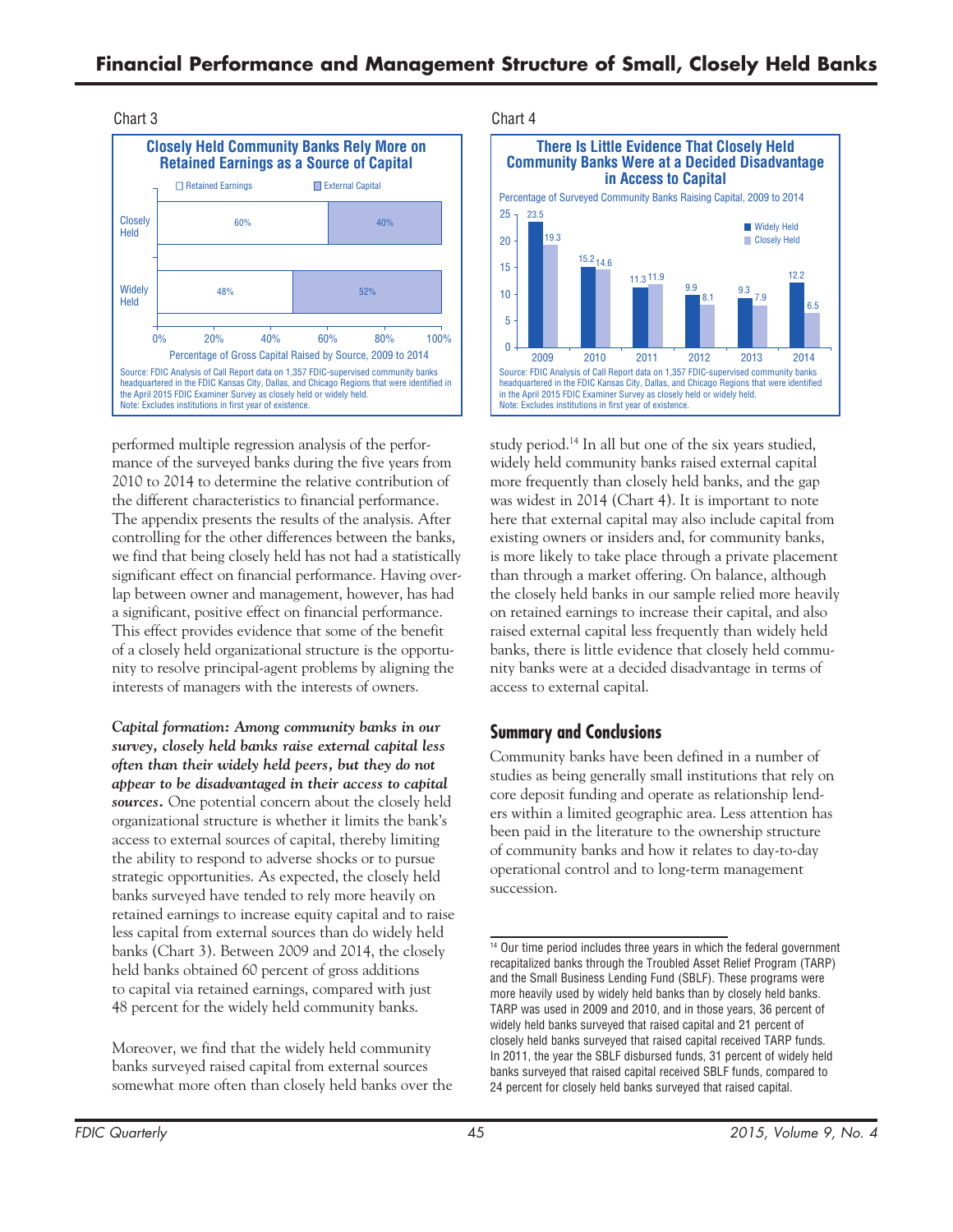This paper addresses the relative lack of data describing these attributes by introducing new survey data collected from FDIC examiners of community banks headquartered in 21 states in the central FDIC supervisory Regions of the United States. We find that threequarters of FDIC-supervised community banks in these Regions are defined by a closely held organizational form, where a primary ownership group exerts a deciding influence over the governance of the institution. The vast majority of these closely held institutions are owned by groups that share family or community ties, and a majority of them also exhibit a substantial overlap between the ownership group and the key officer who effectively runs the bank. Both closely held and widely held community banks in the survey appear to face significant challenges when it comes to management succession, with only half of closely held banks reportedly having identified a successor to the key officer at the time of the survey.

Economic theory suggests that the closely held organizational form and overlap between ownership and management may each offer potential advantages and disadvantages for community bank performance. Managers of closely held banks may benefit from the ability to make decisions according to a longer time horizon than widely held banks, and their owners may be able to capture more of the returns than can be earned by monitoring the performance of bank managers. Closely held community banks may choose to pursue goals other than strict profit maximization, however, and may have limited access to external capital. Although closely held banks may be able to resolve agency conflicts with managers by recruiting those managers from within the ranks of ownership, this solution constrains the size of the talent pool. Even when a closely held bank successfully aligns the longterm interests of owners and managers, it must do so all over again when it searches for qualified successors to its current management team.

Comparisons of financial performance and efficiency indicate that the closely held community banks surveyed consistently outperformed widely held community banks in recent years. The highest performance has been found among closely held community banks where there is substantial overlap between ownership and management, and therefore the potential for agency conflicts is minimized. Although closely held banks surveyed relied more on retained earnings to raise capital than did widely held banks, and raised external capital less frequently, there is little evidence that closely held community banks were at a decided disadvantage to widely held banks in terms of access to external capital.

These favorable comparisons between closely held and widely held community banks suggest that the closely held organizational form is by no means an impediment to performance, and may well be one of the keys to the success of closely held banks. Closely held community banks in which ownership and management largely overlap appear to exhibit advantages over other community banks even after accounting for other factors that affect performance. Nonetheless, this recipe for success—relying on managers who are insiders to the ownership group—may prove difficult for these institutions to replicate going forward as they address the issue of management succession. Additional research would be useful to better understand how community banks address management succession, and how their approach to this issue can affect their financial performance and their ability to remain independent.

*Authors: John M. Anderlik, Assistant Director Division of Insurance and Research*

> *Richard A. Brown, Associate Director Division of Insurance and Research*

*Kathryn L. Fritzdixon, Financial Economist Division of Insurance and Research*

*We thank Richard Cofer, Martin Cooper, Chasity Dschaak, Jessica Kaemingk, James LaPierre, and Rich Speigle for their valuable contributions in helping to design and execute the examiner survey. We thank Clayton Boyce and Eric Breitenstein for a wide range of analytical and editorial assistance. Any remaining errors are the responsibility of the authors.*

### **References**

- Anderlik, John, and Richard Cofer. 2014. Long-Term Trends in Rural Depopulation and Their Implications for Community Banks. *FDIC Quarterly* 8, no. 2:44–59.
- Anderson, Ronald, and David Reeb. 2003. Founding-Family Ownership and Firm Performance: Evidence from the S&P 500. *Journal of Finance* 58, no. 3:1301–28.
- Edwards, Franklin R. 1977. Managerial Objectives in Regulated Industries: Expense-Preference Behavior in Banking. *Journal of Political Economy* 85, no. 1:147–61.
- Federal Deposit Insurance Corporation (FDIC). 2012. *FDIC Community Banking Study*. FDIC.
- Hein, Scott, Timothy Koch, and Scott MacDonald. 2005. On the Uniqueness of Community Banks. *Federal Reserve Bank of Atlanta Economic Review* First Quarter:15–36.
- Jensen, Michael, and William Meckling. 1976. Theory of the Firm: Managerial Behavior, Agency Costs and Ownership Structure. *Journal of Financial Economics* 3, no. 4:305–60.
- Spong, Kenneth, Richard Sullivan, and Robert DeYoung. 1995. What Makes a Bank Efficient? A Look at Financial